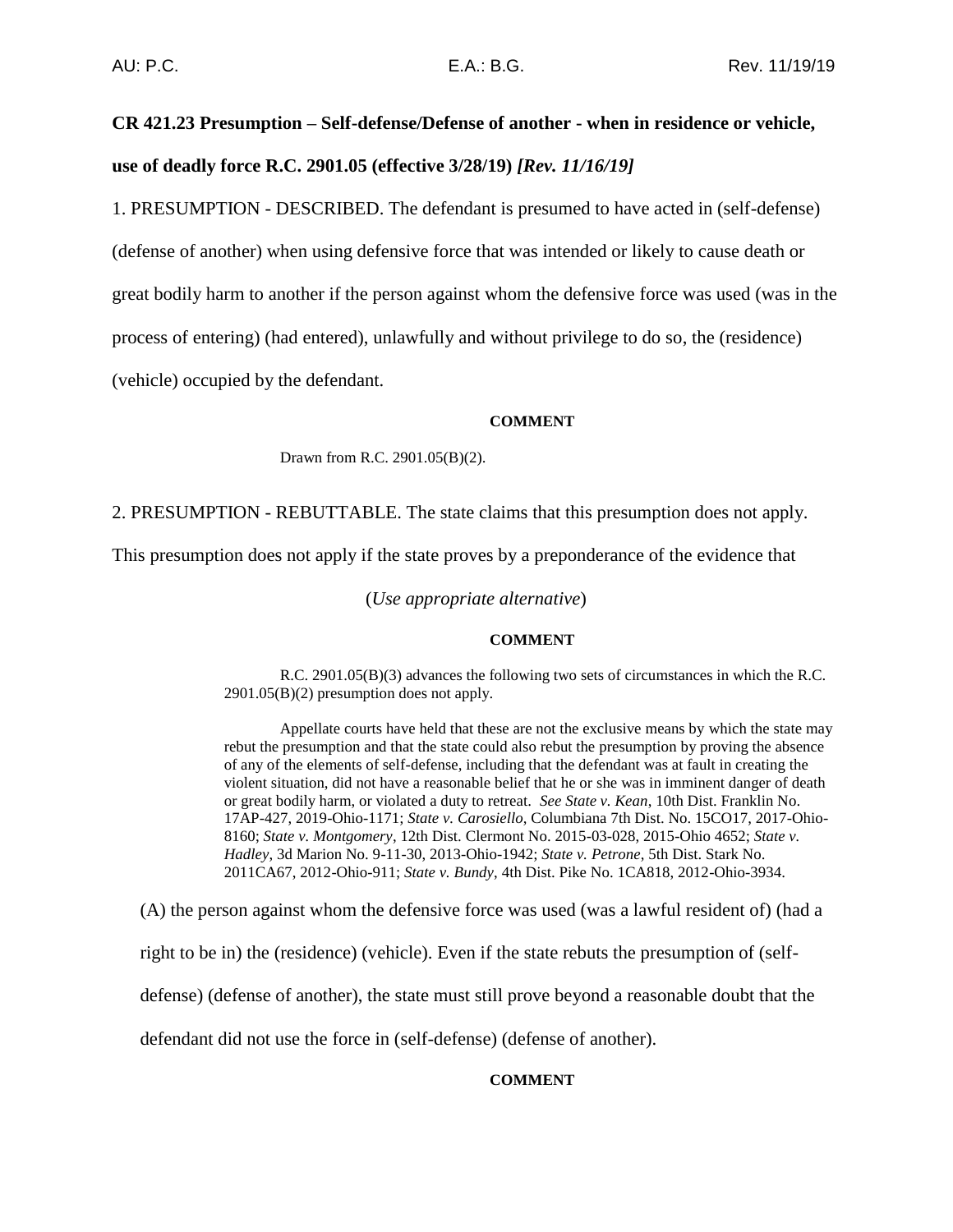## Drawn from R.C. 2901.05(B)(3)(a) and (B)(4).

## (*or*)

(B) the defendant used the defensive force while in a (residence) (vehicle) and he/she was unlawfully, and without privilege to be, in that (residence) (vehicle). Even if the state rebuts the presumption of (self-defense) (defense of another), the state must still prove beyond a reasonable doubt that the defendant did not use the force in (self-defense) (defense of another).

## **COMMENT**

Drawn from R.C. 2901.05(B)(3)(b) and (B)(4).

Self-defense may still apply without the statutory presumption that the person against whom the force was used was lawfully in the residence. *State v. Lewis*, 8th Dist. Cuyahoga No. 97211, 2012-Ohio-3684.

3. PRIVILEGE. "Privilege" means an immunity, license, or right conferred by law, bestowed by express or implied grant, arising out of status, position, office, or relationship, or growing out of necessity.

#### **COMMENT**

R.C. 2901.01.

4. RESIDENCE. "Residence" means a dwelling in which a person resides either temporarily or permanently or is visiting as a guest.

#### **COMMENT**

# R.C. 2901.05(D)(3).

5. DWELLING. "Dwelling" means a (building) (*specify conveyance of any kind*) that has a roof over it and that is designed to be occupied by people lodging in the (building) (*specify conveyance*) at night, regardless of whether the (building) (*specify conveyance*) is temporary or permanent or is mobile or immobile. (A [building] [*specify conveyance*] includes, but is not